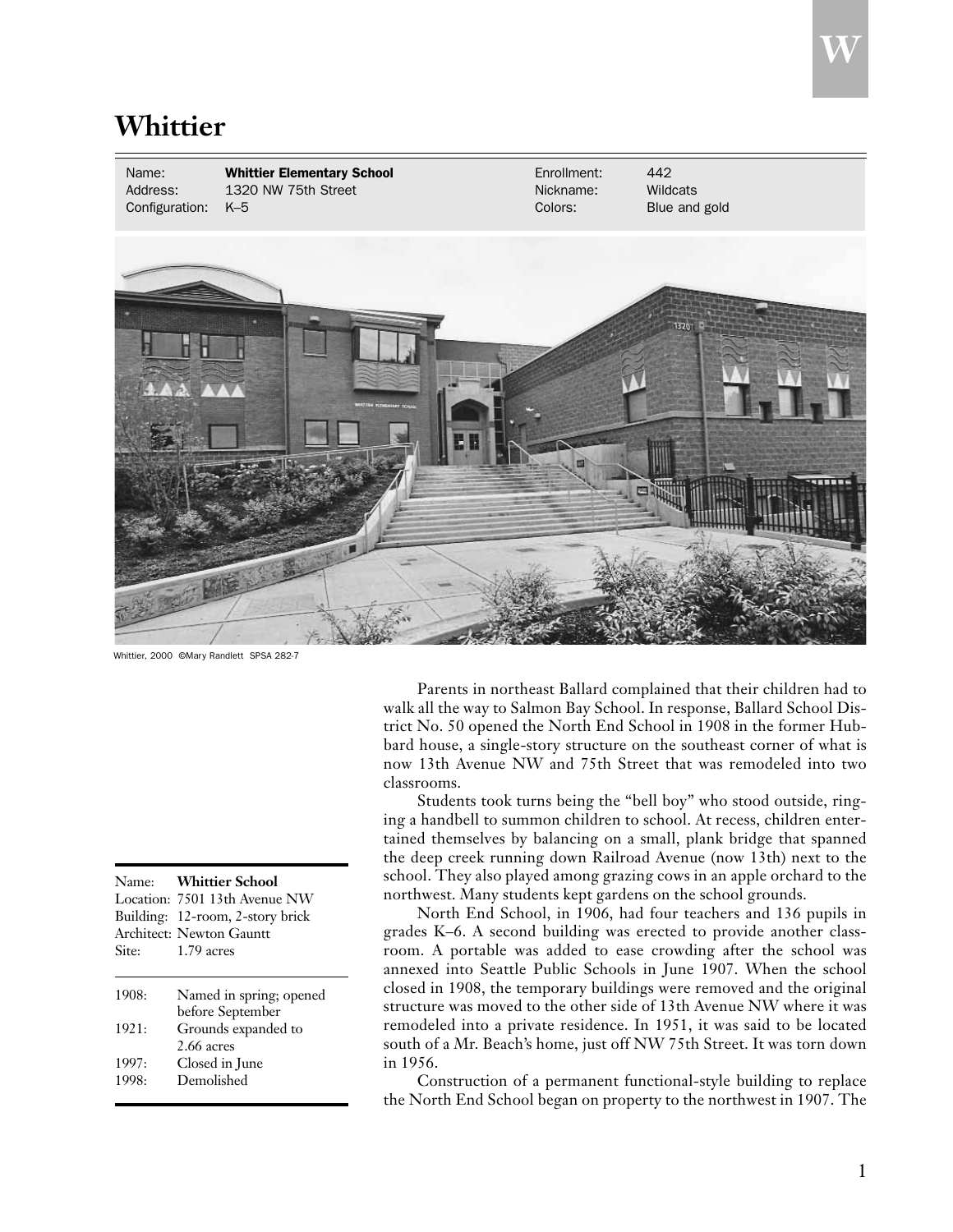

Whittier, ca. 1908 MOHAI 3122

|       | Name: Whittier School            |
|-------|----------------------------------|
|       | Building: 12-room, 2-story brick |
|       | Architect: Floyd A. Naramore     |
|       |                                  |
| 1928: | Opened                           |

| .     | $-$ posses     |
|-------|----------------|
| 1997: | Closed in June |
| 1998: | Demolished     |



Whittier, ca. 1940 SPSA 282-4

name of the school was changed to honor John Greenleaf Whittier, a 19th century poet, author, and abolitionist. The initial student body of Whittier School was comprised of students from the North End School and 40 students who transferred from Salmon Bay School.

Students from Crown Hill living north of 85th Street, and therefore outside of the city limits, could pay tuition and attend Whittier, rather than walk to Oak Lake School. Eventually a square mile was added to the Whittier service area to ease the financial burden on parents from that neighborhood.

Fall 1913 brought difficulties at the school as enrollment suddenly jumped by 100 students. Many pupils came from families newly arrived from Scandinavia and spoke little English. These children were encouraged to read as much as possible.

An industrial center was established at Whittier in fall 1916 in response to a petition made two years earlier. Overcrowding at Whittier was somewhat alleviated in spring 1919 when Crown Hill School opened as an annex, leaving 580 students at the main school in 1920. In 1921, the old apple orchard was incorporated as an upper playfield.

By 1927, the grounds were dotted with nine portables needed to house the 728 students. Class sizes were finally reduced in 1928 with the opening of a second brick building. This structure, two-story brick in 20th Century Gothic design, was situated on the east side of the 1908 building. Its layout facilitated the district's platoon system, by having specialized rooms for music, physical education, industrial arts, and geography-science.

With the advent of junior high schools, 280 children were transferred out in February 1931, and the school returned to a K–6 configuration. Enrollment peaked at 1,045 in 1954–55.

During the 1960s, Whittier's enrollment stabilized at between 800 and 900 students. Domeneca Del Duca retired in the early 1960s after over 31 years of teaching music at Whittier. "Del Duca would issue each student a recorder flute. Inscribed on it would be the student's name. 'She took the time to etch each recorder herself.'"



Whittier, 1960 SPSA 282-3